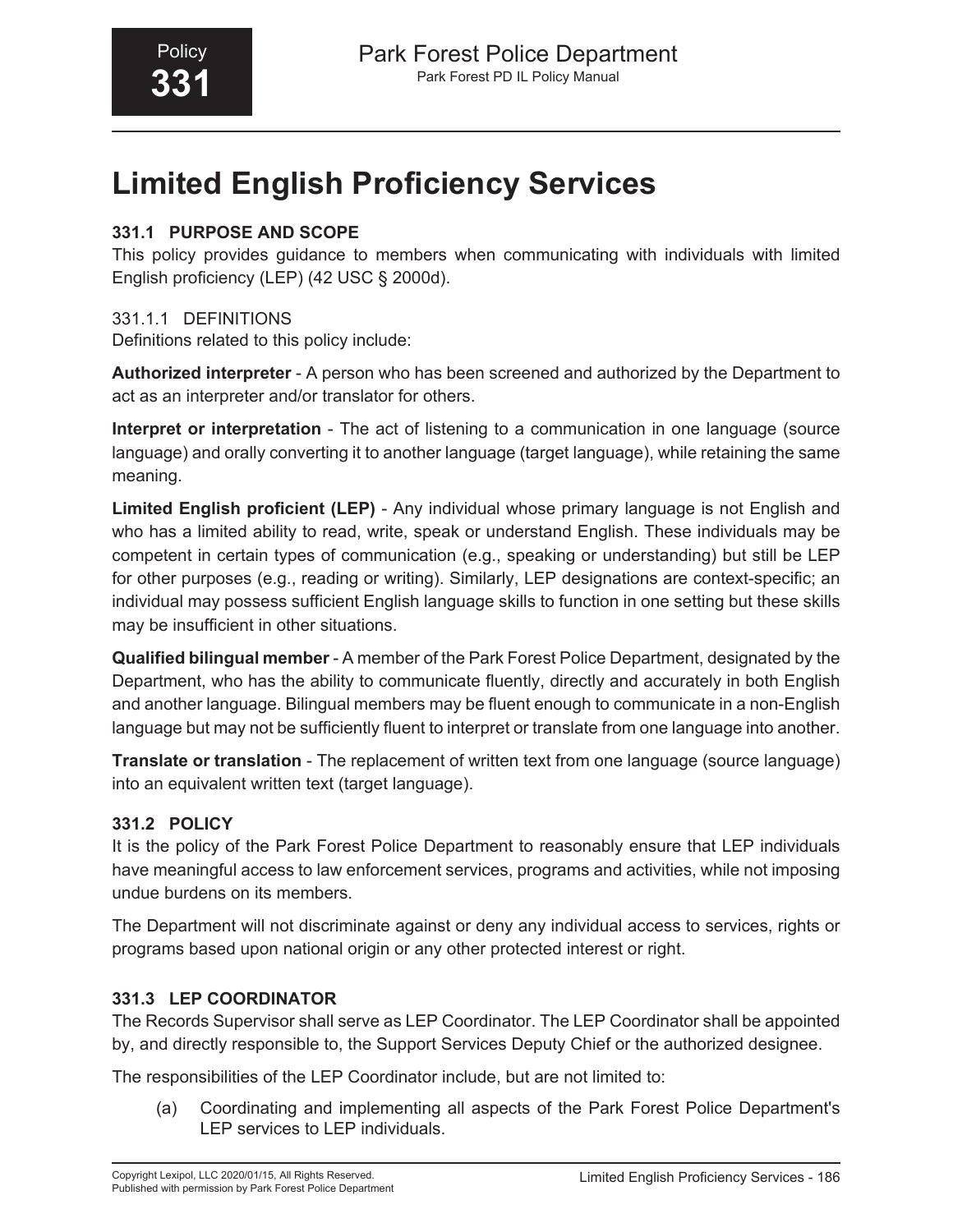#### *Limited English Proficiency Services*

- (b) Developing procedures that will enable members to access LEP services, including telephonic interpreters, and ensuring the procedures are available to all members.
- (c) Ensuring that a list of all qualified bilingual members and authorized interpreters is maintained and available to each Watch Commander and to records personnel. The list should include information regarding the following:
	- 1. Languages spoken
	- 2. Contact information
	- 3. Availability
- (d) Ensuring signage stating that interpreters are available free of charge to LEP individuals is posted in appropriate areas and in the most commonly spoken languages.
- (e) Reviewing existing and newly developed documents to determine which are vital documents and should be translated, and into which languages the documents should be translated.
- (f) Annually assessing demographic data and other resources, including contracted language services utilization data and community-based organizations, to determine if there are additional documents or languages that are appropriate for translation.
- (g) Identifying standards and assessments to be used by the Department to qualify individuals as qualified bilingual members or authorized interpreters.
- (h) Periodically reviewing efforts of the Department in providing meaningful access to LEP individuals, and, as appropriate, developing reports, new procedures or recommending modifications to this policy.
- (i) Receiving and responding to complaints regarding department LEP services.
- (j) Ensuring appropriate processes are in place to provide for the prompt and equitable resolution of complaints and inquiries regarding discrimination in access to department services, programs and activities.

#### **331.4 FOUR-FACTOR ANALYSIS**

Since there are many different languages that members could encounter, the Department will utilize the four-factor analysis outlined in the U.S. Department of Justice (DOJ) Guidance to Federal Financial Assistance Recipients, available at the DOJ website, to determine which measures will provide meaningful access to its services and programs. It is recognized that law enforcement contacts and circumstances will vary considerably. This analysis, therefore, must remain flexible and will require an ongoing balance of four factors, which are:

- (a) The number or proportion of LEP individuals eligible to be served or likely to be encountered by department members, or who may benefit from programs or services within the jurisdiction of the Department or a particular geographic area.
- (b) The frequency with which LEP individuals are likely to come in contact with department members, programs or services.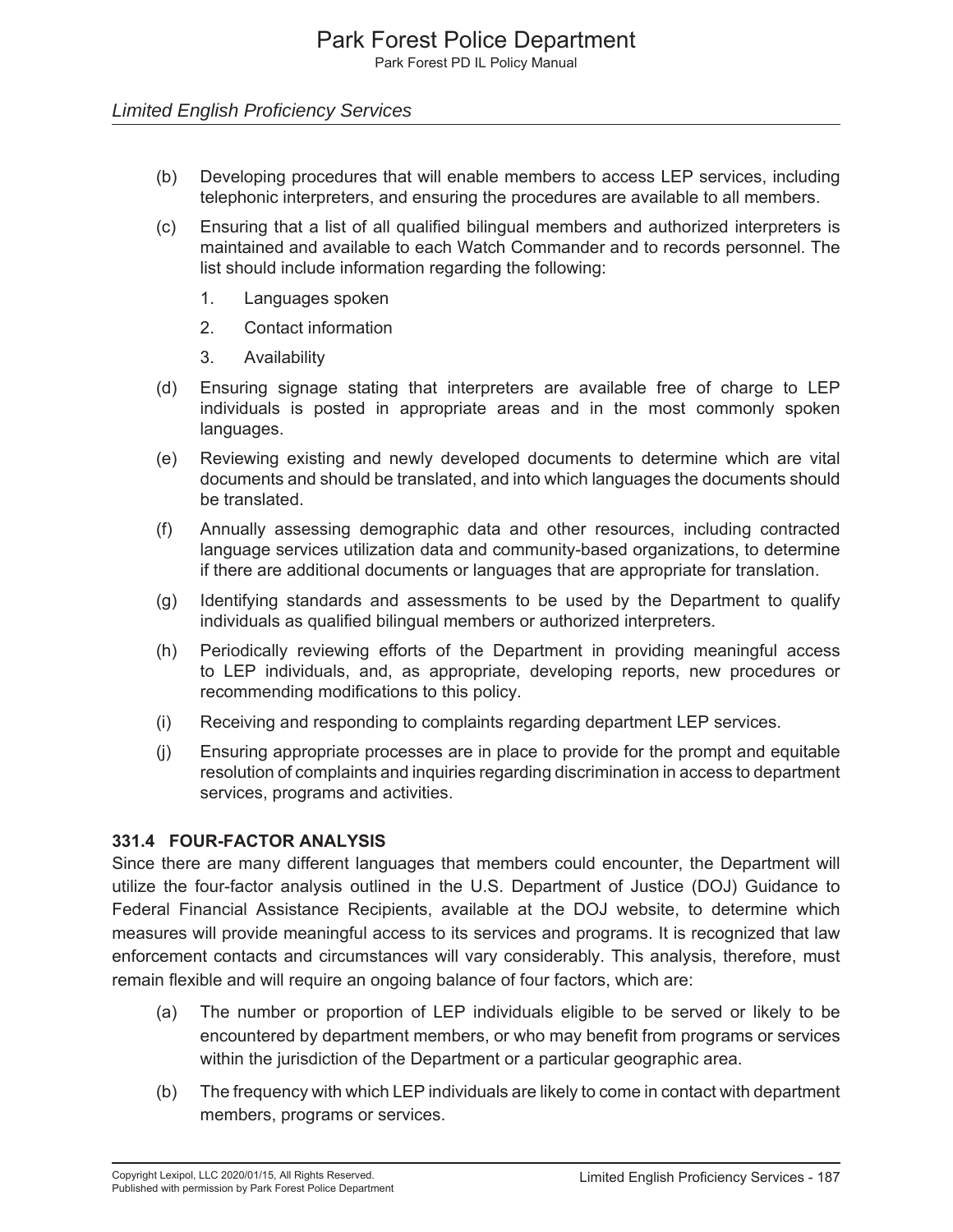Park Forest PD IL Policy Manual

#### *Limited English Proficiency Services*

- (c) The nature and importance of the contact, program, information or service provided.
- (d) The cost of providing LEP assistance and the resources available.

#### **331.5 TYPES OF LEP ASSISTANCE AVAILABLE**

Park Forest Police Department members should never refuse service to an LEP individual who is requesting assistance, nor should they require an LEP individual to furnish an interpreter as a condition for receiving assistance. The Department will make every reasonable effort to provide meaningful and timely assistance to LEP individuals through a variety of services.

The Department will utilize all reasonably available tools, such as language identification cards, when attempting to determine an LEP individual's primary language.

LEP individuals may choose to accept department-provided LEP services at no cost or they may choose to provide their own.

Department-provided LEP services may include, but are not limited to, the assistance methods described in this policy.

#### **331.6 WRITTEN FORMS AND GUIDELINES**

Vital documents or those that are frequently used should be translated into languages most likely to be encountered. The LEP Coordinator will arrange to make these translated documents available to members and other appropriate individuals, as necessary.

#### **331.7 AUDIO RECORDINGS**

The Department may develop audio recordings of important or frequently requested information in a language most likely to be understood by those LEP individuals who are representative of the community being served.

#### **331.8 QUALIFIED BILINGUAL MEMBERS**

Bilingual members may be qualified to provide LEP services when they have demonstrated through established department procedures a sufficient level of skill and competence to fluently communicate in both English and a non-English language. Members utilized for LEP services must demonstrate knowledge of the functions of an interpreter/translator and the ethical issues involved when acting as a language conduit. Additionally, bilingual members must be able to communicate technical and law enforcement terminology, and be sufficiently proficient in the non-English language to perform complicated tasks, such as conducting interrogations, taking statements, collecting evidence or conveying rights or responsibilities.

When a qualified bilingual member from this department is not available, personnel from other Village departments, who have been identified by the Department as having the requisite skills and competence, may be requested.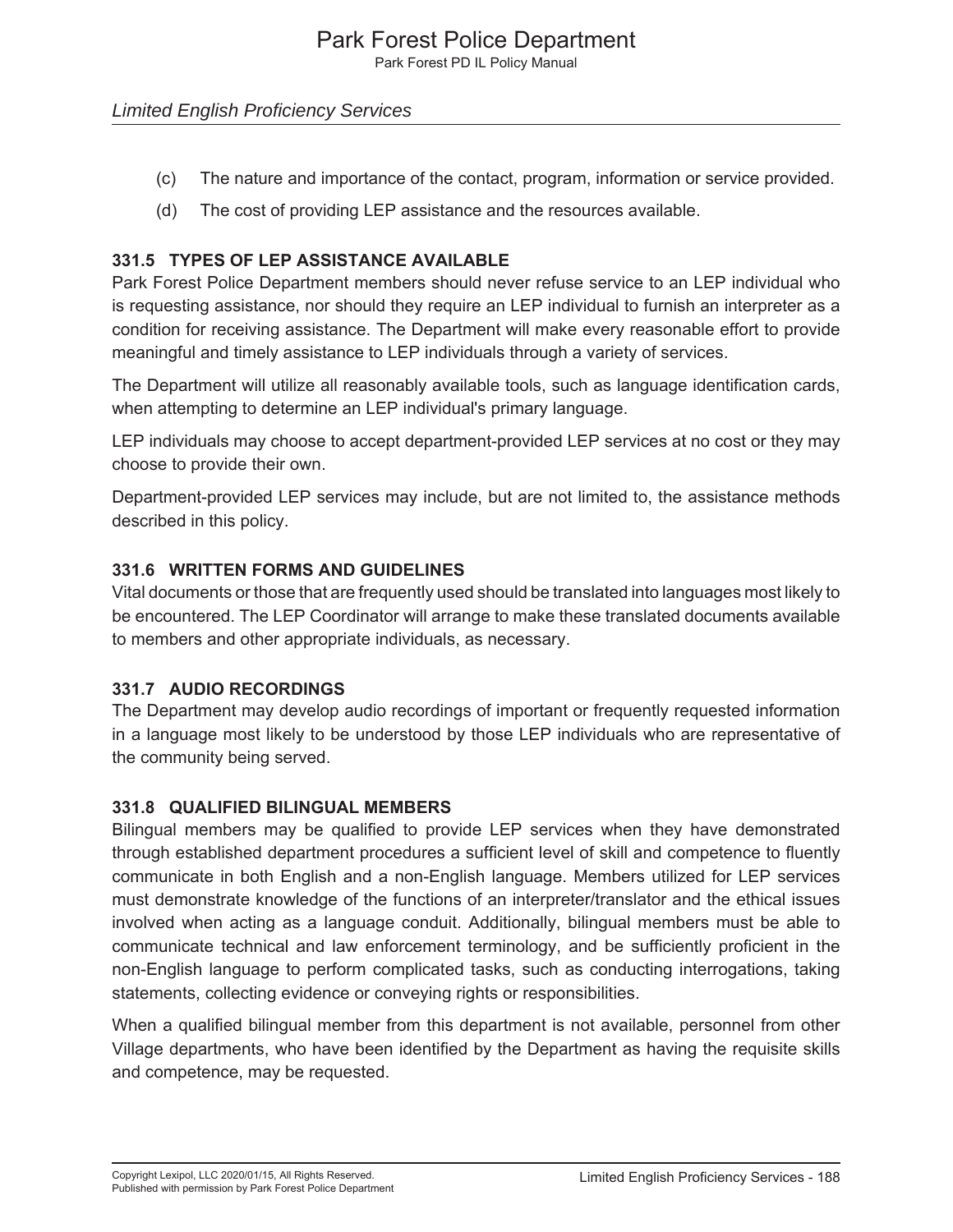Park Forest PD IL Policy Manual

#### *Limited English Proficiency Services*

#### **331.9 AUTHORIZED INTERPRETERS**

Any person designated by the Department to act as an authorized interpreter and/or translator must have demonstrated competence in both English and the involved non-English language, must have an understanding of the functions of an interpreter that allows for correct and effective translation, and should not be a person with an interest in the department case or investigation involving the LEP individual. A person providing interpretation or translation services may be required to establish the accuracy and trustworthiness of the interpretation or translation in a court proceeding.

Authorized interpreters must pass a screening process established by the LEP Coordinator which demonstrates that their skills and abilities include:

- (a) The competence and ability to communicate information accurately in both English and in the target language.
- (b) Knowledge, in both languages, of any specialized terms or concepts peculiar to this department and of any particularized vocabulary or phraseology used by the LEP individual.
- (c) The ability to understand and adhere to the interpreter role without deviating into other roles, such as counselor or legal adviser.
- (d) Knowledge of the ethical issues involved when acting as a language conduit.

#### 331.9.1 SOURCES OF AUTHORIZED INTERPRETERS

The Department may contract with authorized interpreters who are available over the telephone. Members may use these services with the approval of a supervisor and in compliance with established procedures.

Other sources may include:

- Qualified bilingual members of this department or personnel from other Village departments.
- Individuals employed exclusively to perform interpretation services.
- Contracted in-person interpreters, such as state or federal court interpreters, among others.
- Interpreters from other agencies who have been qualified as interpreters by this department, and with whom the Department has a resource-sharing or other arrangement that they will interpret according to department guidelines.

#### 331.9.2 COMMUNITY VOLUNTEERS AND OTHER SOURCES OF LANGUAGE ASSISTANCE

Language assistance may be available from community volunteers who have demonstrated competence in either monolingual (direct) communication and/or in interpretation or translation (as noted in above), and have been approved by the Department to communicate with LEP individuals.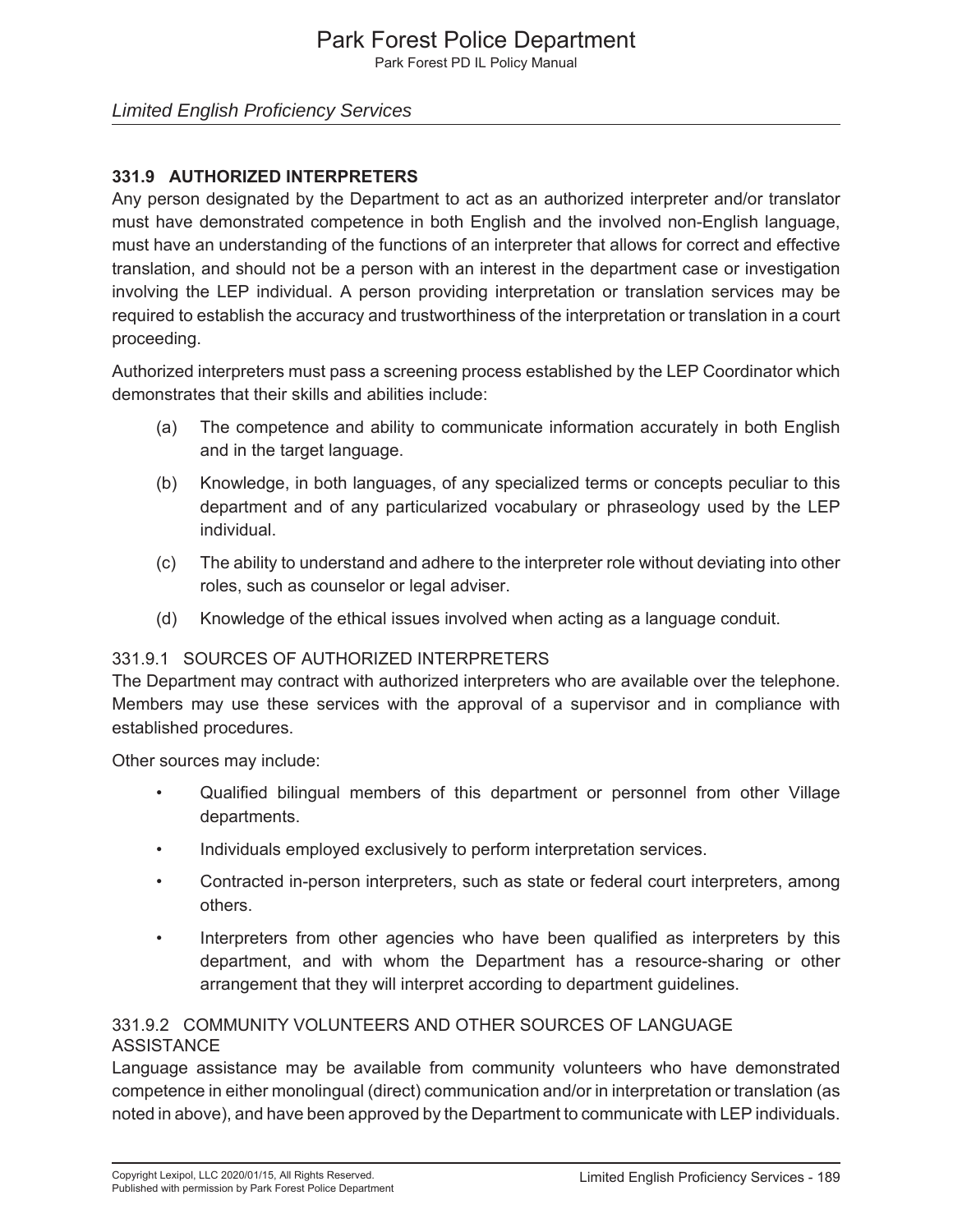Park Forest PD IL Policy Manual

#### *Limited English Proficiency Services*

Where qualified bilingual members or other authorized interpreters are unavailable to assist, approved community volunteers who have demonstrated competence may be called upon when appropriate. However, department members must carefully consider the nature of the contact and the relationship between the LEP individual and the volunteer to ensure that the volunteer can provide neutral and unbiased assistance.

While family or friends of an LEP individual may offer to assist with communication or interpretation, members should carefully consider the circumstances before relying on such individuals. For example, children should not be relied upon except in exigent or very informal and non-confrontational situations.

#### **331.10 CONTACT AND REPORTING**

While all law enforcement contacts, services and individual rights are important, this department will utilize the four-factor analysis to prioritize service to LEP individuals so that such services may be targeted where they are most needed, according to the nature and importance of the particular law enforcement activity involved.

Whenever any member of this department is required to complete a report or other documentation and interpretation services are provided to any involved LEP individual, such services should be noted in the related report. Members should document the type of interpretation services utilized and whether the individual elected to use services provided by the Department or some other identified source.

#### **331.11 RECEIVING AND RESPONDING TO REQUESTS FOR ASSISTANCE**

The Park Forest Police Department will take reasonable steps and will work with the Department of Human Resources to develop in-house language capacity by hiring or appointing qualified members proficient in languages representative of the community being served.

#### 331.11.1 EMERGENCY CALLS TO 9-1-1

Department members will make every reasonable effort to promptly accommodate LEP individuals utilizing 9-1-1 lines. When a 9-1-1 call-taker receives a call and determines that the caller is an LEP individual, the call-taker shall quickly determine whether sufficient information can be obtained to initiate an appropriate emergency response. If language assistance is still needed, the language is known and a qualified bilingual member is available in Southcom Dispatch Center, the call shall immediately be handled by the qualified bilingual member.

If a qualified bilingual member is not available or the call-taker is unable to identify the caller's language, the call-taker will contact the contracted telephone interpretation service and establish a three-way call between the call-taker, the LEP individual and the interpreter.

Dispatchers will make every reasonable effort to dispatch a qualified bilingual member to the assignment, if available and appropriate.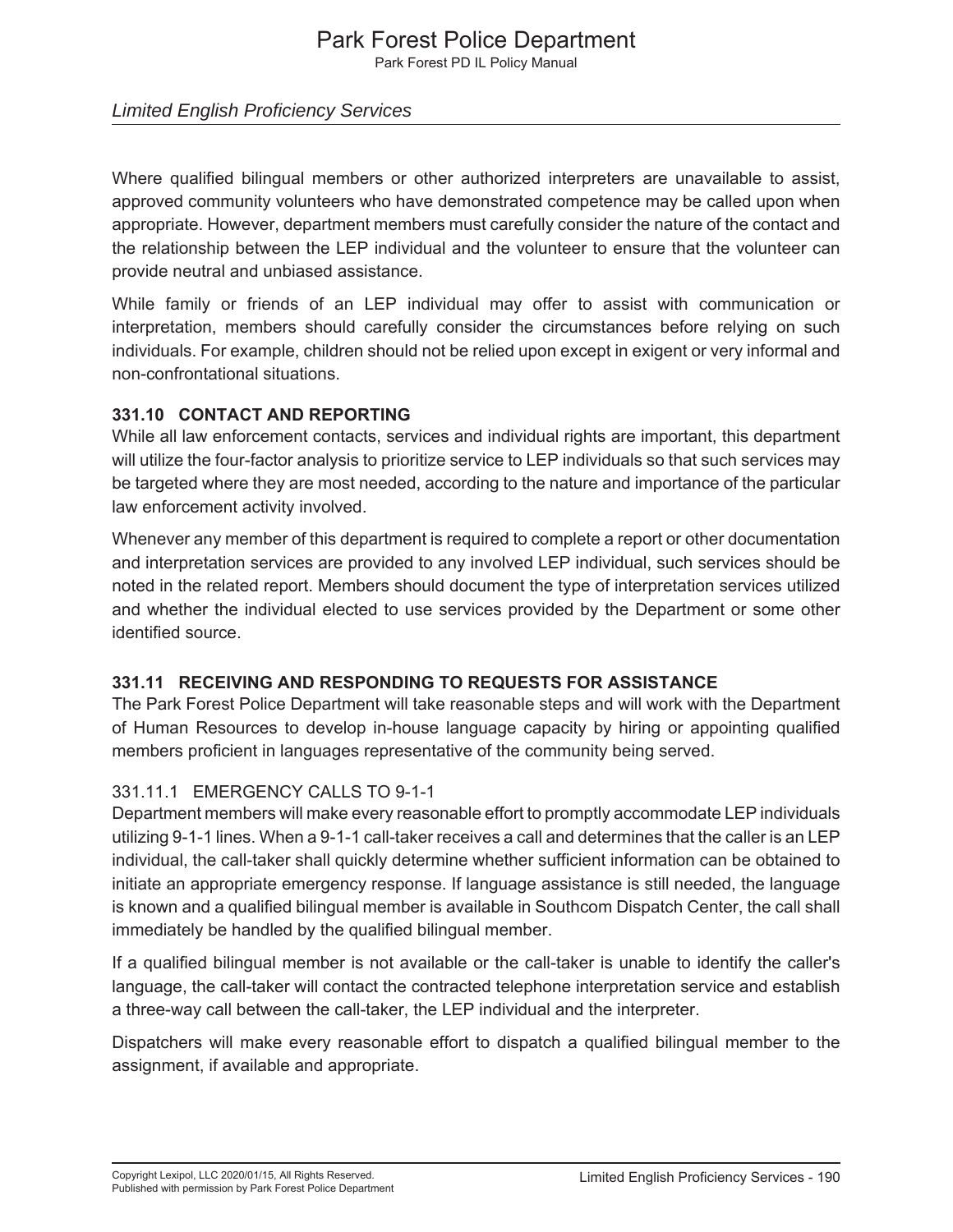Park Forest PD IL Policy Manual

#### *Limited English Proficiency Services*

While 9-1-1 calls shall receive top priority, reasonable efforts should also be made to accommodate LEP individuals seeking routine access to services and information by utilizing the resources listed in this policy.

#### **331.12 FIELD ENFORCEMENT**

Field enforcement will generally include such contacts as traffic stops, pedestrian stops, serving warrants and restraining orders, crowd/traffic control and other routine field contacts that may involve LEP individuals. The scope and nature of these activities and contacts will inevitably vary. Members and/or supervisors must assess each situation to determine the need and availability of language assistance to all involved LEP individuals and utilize the methods outlined in this policy to provide such assistance.

Although not every situation can be addressed in this policy, it is important that members are able to effectively communicate the reason for a contact, the need for information and the meaning or consequences of any enforcement action. For example, it would be meaningless to request consent to search if the officer is unable to effectively communicate with an LEP individual.

If available, officers should obtain the assistance of a qualified bilingual member or an authorized interpreter before placing an LEP individual under arrest.

#### **331.13 INVESTIGATIVE FIELD INTERVIEWS**

In any situation where an interview may reveal information that could be used as the basis for arrest or prosecution of an LEP individual and a qualified bilingual member is unavailable or lacks the skills to directly communicate with the LEP individual, an authorized interpreter should be used. This includes interviews conducted during an investigation with victims, witnesses and suspects. In such situations, audio recordings of the interviews should be made when reasonably possible. Identification and contact information for the interpreter (e.g., name, address) should be documented so that the person can be subpoenaed for trial if necessary.

If an authorized interpreter is needed, officers should consider calling for an authorized interpreter in the following order:

- An authorized department member or allied agency interpreter
- An authorized telephone interpreter
- Any other authorized interpreter

Any *Miranda* warnings shall be provided to suspects in their primary language by an authorized interpreter or, if the suspect is literate, by providing a translated *Miranda* warning card.

The use of an LEP individual's bilingual friends, family members, children, neighbors or bystanders may be used only when a qualified bilingual member or authorized interpreter is unavailable and there is an immediate need to interview an LEP individual.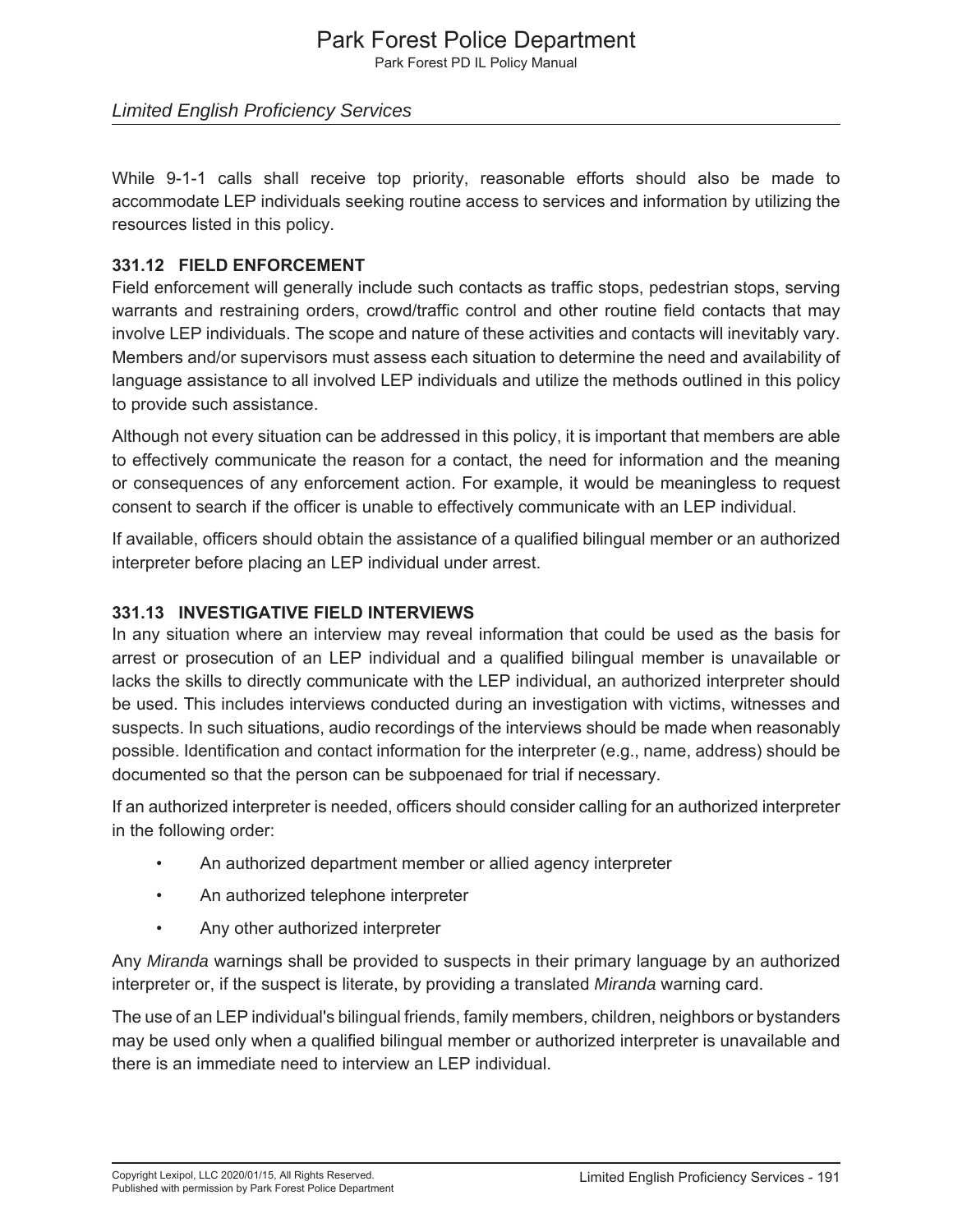Park Forest PD IL Policy Manual

#### **331.14 CUSTODIAL INTERROGATIONS**

Miscommunication during custodial interrogations may have a substantial impact on the evidence presented in a criminal prosecution. Only qualified bilingual members or, if none is available or appropriate, authorized interpreters shall be used during custodial interrogations. *Miranda* warnings shall be provided to suspects in their primary language by the qualified bilingual member or an authorized interpreter.

In order to ensure that translations during custodial interrogations are accurately documented and are admissible as evidence, interrogations should be recorded whenever reasonably possible. See guidance on recording custodial interrogations in the Investigation and Prosecution Policy.

#### **331.15 BOOKINGS**

When gathering information during the booking process, members should remain alert to the impediments that language barriers can create. In the interest of the arrestee's health and welfare, the safety and security of the facility, and to protect individual rights, it is important that accurate medical screening and booking information be obtained. Members should seek the assistance of a qualified bilingual member whenever there is concern that accurate information cannot be obtained or that booking instructions may not be properly understood by an LEP individual.

#### **331.16 COMPLAINTS**

The Department shall ensure that LEP individuals who wish to file a complaint regarding members of this department are able to do so. The Department may provide an authorized interpreter or translated forms, as appropriate. Complaints will be referred to the LEP Coordinator.

Investigations into such complaints shall be handled in accordance with the Personnel Complaints Policy. Authorized interpreters used for any interview with an LEP individual during an investigation should not be members of this department.

Any notice required to be sent to an LEP individual as a complaining party pursuant to the Personnel Complaints Policy should be translated or otherwise communicated in a languageaccessible manner.

#### **331.17 COMMUNITY OUTREACH**

Community outreach programs and other such services offered by this department are important to the ultimate success of more traditional law enforcement duties. This department will continue to work with community groups, local businesses and neighborhoods to provide equal access to such programs and services.

#### **331.18 TRAINING**

To ensure that all members who may have contact with LEP individuals are properly trained, the Department will provide periodic training on this policy and related procedures, including how to access department-authorized telephonic and in-person interpreters and other available resources.